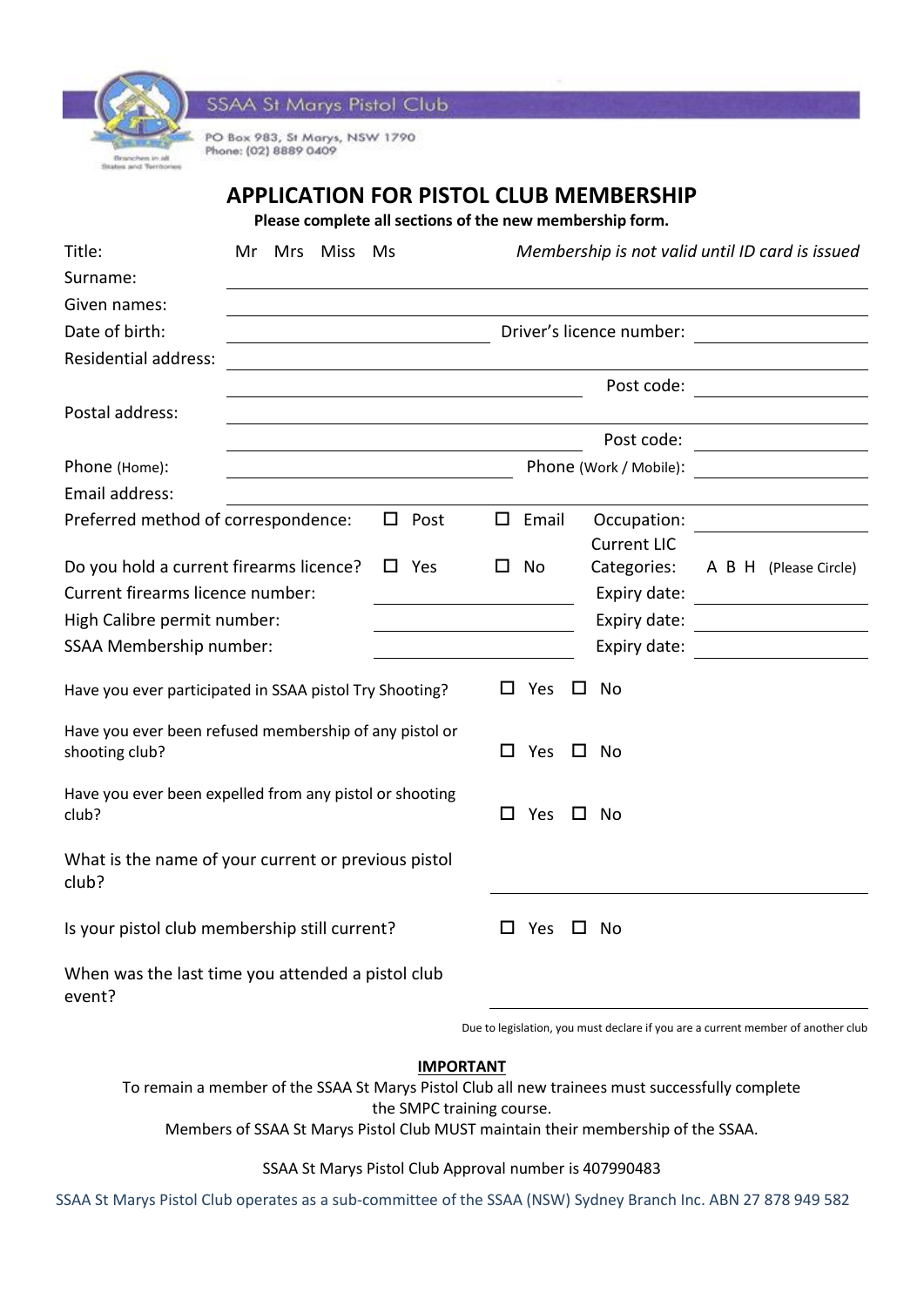

### Why do you want to participate in Pistol Shooting?

Why do you want to join St Marys Pistol Club?

Which pistol disciplines do you currently participate in or are interested in. If you do not participate or don't know which disciplines interest you, please enter "NONE"

| Your nearest Police station: |       |
|------------------------------|-------|
| Signature of applicant:      | Date: |

| <b>New Member - Not Yet Licenced</b>                                                                                                                                                                                                                                                                                                                                  |                                                                               |  |  |  |  |  |  |  |
|-----------------------------------------------------------------------------------------------------------------------------------------------------------------------------------------------------------------------------------------------------------------------------------------------------------------------------------------------------------------------|-------------------------------------------------------------------------------|--|--|--|--|--|--|--|
| <b>SMPC MEMBERSHIP FEE:</b>                                                                                                                                                                                                                                                                                                                                           | $$200$ Adult (POS code 124016)<br>$\Box$ \$100 Junior (POS code 124017)       |  |  |  |  |  |  |  |
| <b>SMPC TRAINING COURSE FEE:</b>                                                                                                                                                                                                                                                                                                                                      | \$380 Adult (POS code 124035)<br>$\Box$ \$190 Junior (POS code 124033)        |  |  |  |  |  |  |  |
| <b>COURSE PREFERENCE (WEEKDAY / WEEKEND):</b>                                                                                                                                                                                                                                                                                                                         |                                                                               |  |  |  |  |  |  |  |
| This course must be paid at the time of joining the club. Please note a re-booking fee of \$50.00 will be charged for re-bookings/cancellations made with less<br>than 7 days' notice prior to course commencement. Re-bookings cannot be accommodated with less than 48 hours' notice prior to course commencement.                                                  |                                                                               |  |  |  |  |  |  |  |
| New Member – Licence Lapsed                                                                                                                                                                                                                                                                                                                                           |                                                                               |  |  |  |  |  |  |  |
| <b>SMPC MEMBERSHIP FEE:</b>                                                                                                                                                                                                                                                                                                                                           | $\Box$ \$100 Junior (POS code 124017)<br>$\Box$ \$200 Adult (POS code 124016) |  |  |  |  |  |  |  |
| <b>SMPC TRAINING COURSE FEE:</b>                                                                                                                                                                                                                                                                                                                                      | $$380$ Adult (POS code 124035)<br>$\Box$ \$190 Junior (POS code 124033)       |  |  |  |  |  |  |  |
| <b>COURSE PREFERENCE (WEEKDAY / WEEKEND):</b><br>This course must be paid at the time of joining the club. Please note a re-booking fee of \$50.00 will be charged for re-bookings/cancellations made with less<br>than 7 days' notice prior to course commencement. Re-bookings cannot be accommodated with less than 48 hours' notice prior to course commencement. |                                                                               |  |  |  |  |  |  |  |
| <b>New Member - Fully Licenced</b>                                                                                                                                                                                                                                                                                                                                    |                                                                               |  |  |  |  |  |  |  |
| <b>SMPC MEMBERSHIP FEE:</b>                                                                                                                                                                                                                                                                                                                                           | $$200$ Adult (POS code 124014)<br>\$100 Junior (POS code 124015)              |  |  |  |  |  |  |  |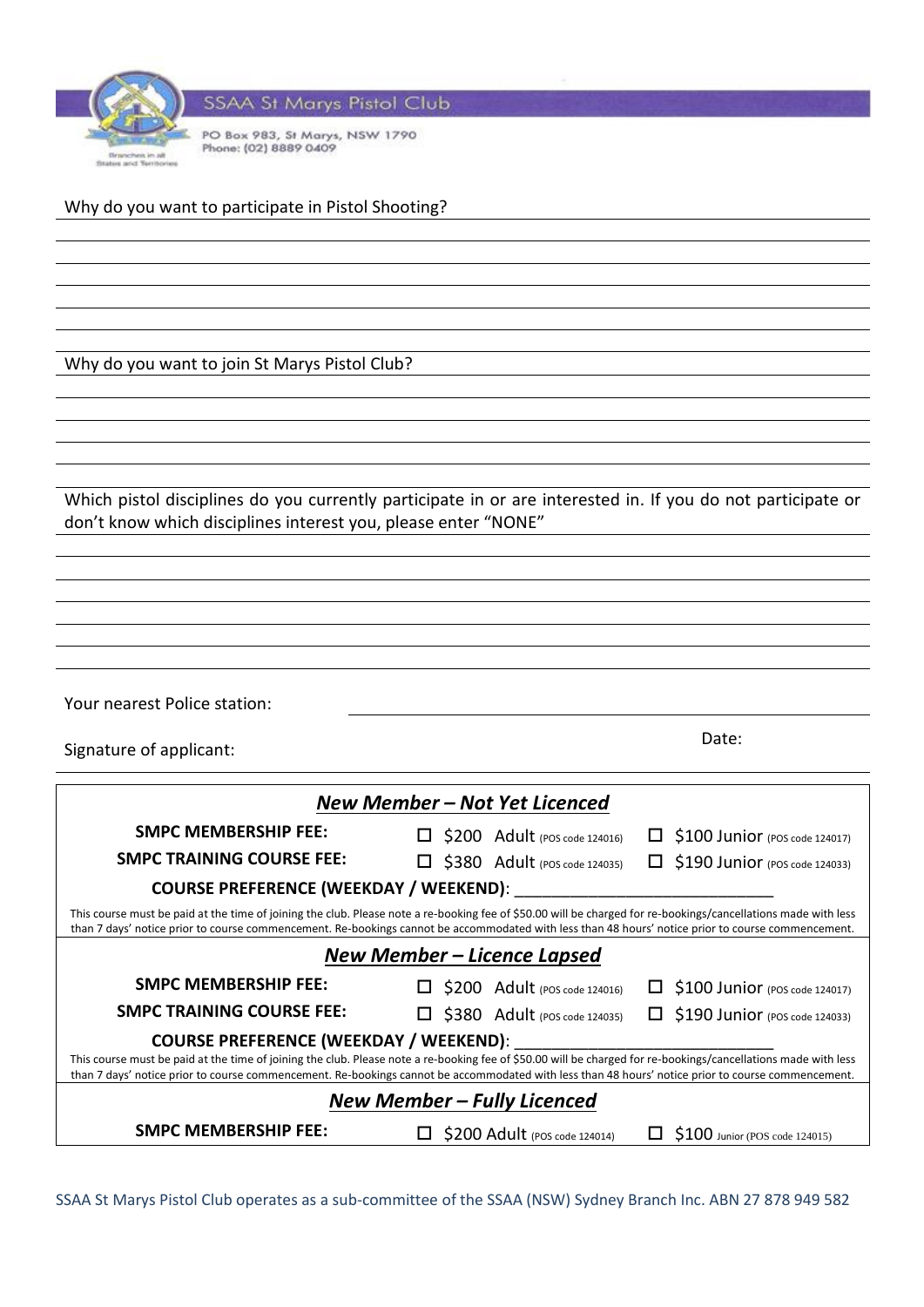

**SSAA St Marys Pistol Club** 

PO Box 983, St Marys, NSW 1790 Phone: (02) 8889 0409

# **REFEREES**

NSW Firearms laws require all new members joining any approved pistol club to supply two (2) character references.

Therefore, all new members wishing to join the SSAA St Mary's Pistol Club must accompany their membership application with references from two people who are over 18 years of age and have known you for more than two years. Please find below a pre-written reference that you can use or you can attach your references to this membership application form. In providing these references you consent that the Committee or representatives of SMPC contacting your referees and confirm that you have obtained their consent for it to do so.

## **Please note that your membership will not be processed until we receive the two references.**

#### To Whom It May Concern:

|                                                                                                                                         | $of$ and $of$ and $of$ and $of$ and $of$ and $of$ and $of$ and $of$ and $of$ and $of$ and $of$ and $of$ and $of$ and $of$ and $of$ and $of$ and $of$ and $of$ and $of$ and $of$ and $of$ and $of$ and $of$ and $of$ and $of$ and $of$ and $of$ and $of$ a |                             |  |  |  |  |  |
|-----------------------------------------------------------------------------------------------------------------------------------------|-----------------------------------------------------------------------------------------------------------------------------------------------------------------------------------------------------------------------------------------------------------|-----------------------------|--|--|--|--|--|
| (Referee's full name)                                                                                                                   |                                                                                                                                                                                                                                                           | (Referee's full address)    |  |  |  |  |  |
|                                                                                                                                         |                                                                                                                                                                                                                                                           | since and find them to      |  |  |  |  |  |
| (New member's full name)                                                                                                                |                                                                                                                                                                                                                                                           |                             |  |  |  |  |  |
| be an upstanding and law-abiding person and have no hesitation in recommending they be accepted as a member of<br>St Marys Pistol Club. |                                                                                                                                                                                                                                                           |                             |  |  |  |  |  |
|                                                                                                                                         | Date _________________                                                                                                                                                                                                                                    |                             |  |  |  |  |  |
| (Referee's signature)                                                                                                                   |                                                                                                                                                                                                                                                           |                             |  |  |  |  |  |
| Drivers Licence Number:_________________________________Contact Phone No. ___(______)                                                   |                                                                                                                                                                                                                                                           |                             |  |  |  |  |  |
|                                                                                                                                         | (Or similar identification)                                                                                                                                                                                                                               | (Day time / Evening Number) |  |  |  |  |  |
| To Whom It May Concern:                                                                                                                 |                                                                                                                                                                                                                                                           |                             |  |  |  |  |  |
|                                                                                                                                         |                                                                                                                                                                                                                                                           |                             |  |  |  |  |  |
| (Referee's full name)                                                                                                                   |                                                                                                                                                                                                                                                           | (Referee's full address)    |  |  |  |  |  |
|                                                                                                                                         | example and find them to since since since and find them to                                                                                                                                                                                               |                             |  |  |  |  |  |
| (New member's full name)                                                                                                                |                                                                                                                                                                                                                                                           |                             |  |  |  |  |  |
| be an upstanding and law-abiding person and have no hesitation in recommending they be accepted as a member of<br>St Marys Pistol Club. |                                                                                                                                                                                                                                                           |                             |  |  |  |  |  |
|                                                                                                                                         |                                                                                                                                                                                                                                                           |                             |  |  |  |  |  |
| (Referee's signature)                                                                                                                   |                                                                                                                                                                                                                                                           |                             |  |  |  |  |  |
| Drivers Licence Number: National Services of the Services of Services and Services of the Director Services of                          | $\mathcal{L}$ contact Phone No. $\qquad \qquad (\qquad \qquad )$                                                                                                                                                                                          |                             |  |  |  |  |  |
|                                                                                                                                         | (Or similar identification)                                                                                                                                                                                                                               | (Day time / Evening Number) |  |  |  |  |  |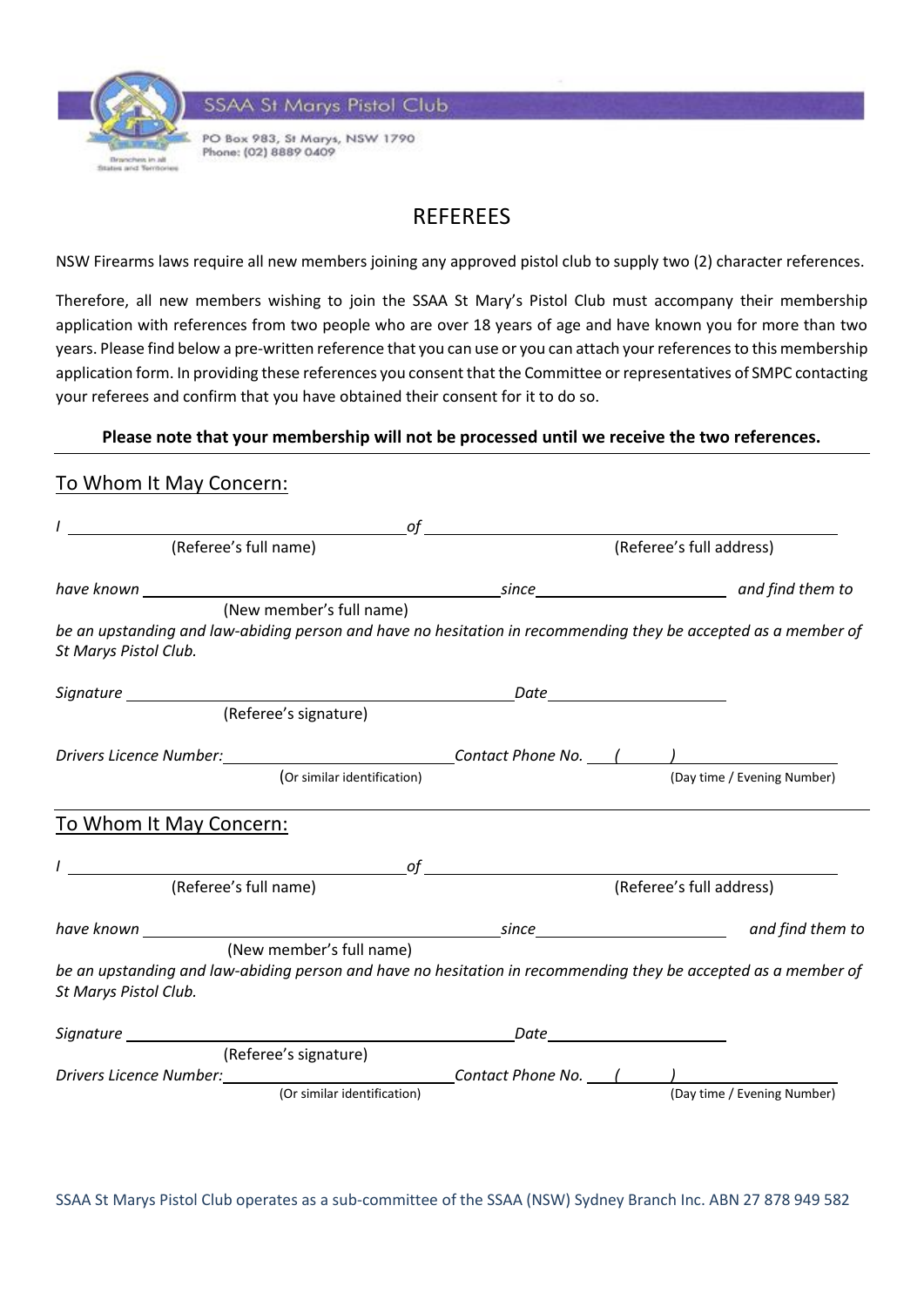Page left blank